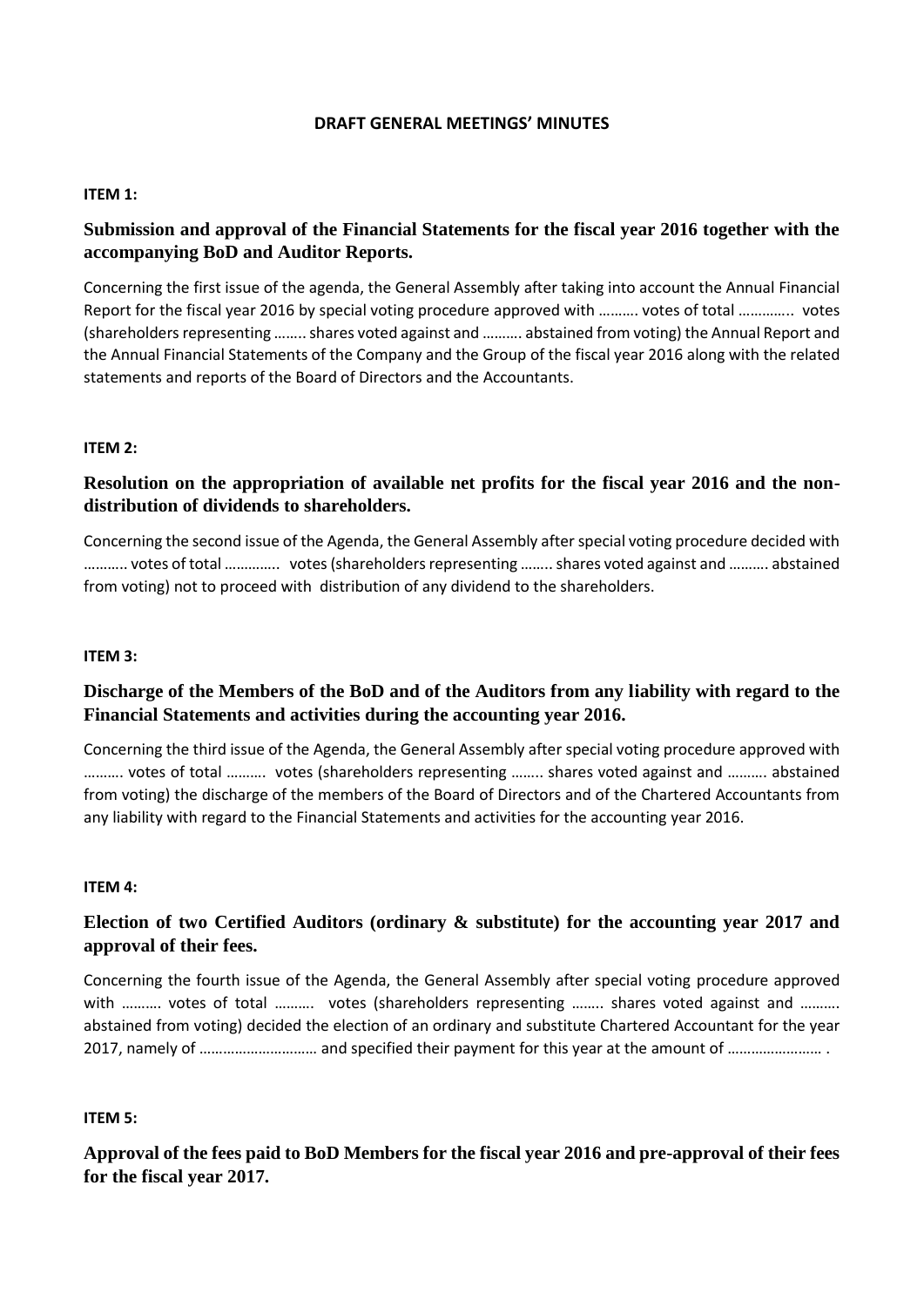Concerning the fifth issue of the Agenda, the General Assembly after special voting procedure approved with ………. votes of total ………. votes (shareholders representing …….. shares voted against and ………. abstained from voting) approved the payments and compensations of ……………….. euros for the members of the Board of Directors which were paid on the year 2016 and preapproved the payments and compensations for the year 2017 up to the amount of ……………….

### **ITEM 6:**

# **Approval of guarantees and liquidity facilities (including participation in capital increase) to and from group companies affiliated with the Company pursuant to Article 32 of Law. 4308/2014 and permission and authorization to the Board of Directors of the Company to implement the above and approval of contracts in accordance with Article 23a of Codified Law 2190/1920.**

Concerning the sixth issue of the Agenda, the General Assembly after special voting procedure approved with ………. votes of total ………. votes (shareholders representing …….. shares voted against and ………. abstained from voting) decided the approval of guarantees and liquidity facilities (including participation in capital increase) to and from group companies affiliated with the Company pursuant to Article 32 of Law. 4308/2014 and permission and authorization to the Board of Directors of the Company to implement the above and approval of contracts in accordance with Article 23a of Codified Law 2190/1920.

### **ITEM 7:**

# **Approval of a program for buying owned shares by the Company and decision on the minimum price of acquisition at 5 Euros and maximum price at 50 Euros.**

Concerning the seventh issue of the Agenda, the General Assembly after special voting procedure approved with .......... votes of total .......... votes (shareholders representing ........ shares voted against and .......... abstained from voting) decided the approval of a program for buying owned shares by the Company and decision on the minimum price of acquisition at 5 Euros and maximum price at 50 Euros.

### **ITEM 8:**

**Issuance, for the purposes of refinancing existing lending, of common bond loan or convertible bonds up to 300.000.000 € according to article 3a of the codified law 2190/1920 and article 8 of the law 3156/2003 with bonds convertible to ordinary registered shares of the Company through cancelation of the preference (preemptive) subscription right of existing shareholders [from the issue of these securities]. Resolution on the authorization to the Board of Directors [with the express right to further delegate these powers], for further negotiation and particularization of the terms for the issuance of the bond, including but not limited to the duration of the bond, the conversion ratio and the time and method for exercising the stock option and the conversion right [and for guaranteeing any issuance of these securities by (Group) companies]**

Concerning the eigth issue of the Agenda, the General Assembly after special voting procedure approved with ………. votes of total ………. votes (shareholders representing …….. shares voted against and ………. abstained from voting) decided the issuance of convertible bonds up to  $300.000.000 \in$  according to article 3a of the codified law 2190/1920 and article 8 of the law 3156/2003 with bonds convertible to ordinary